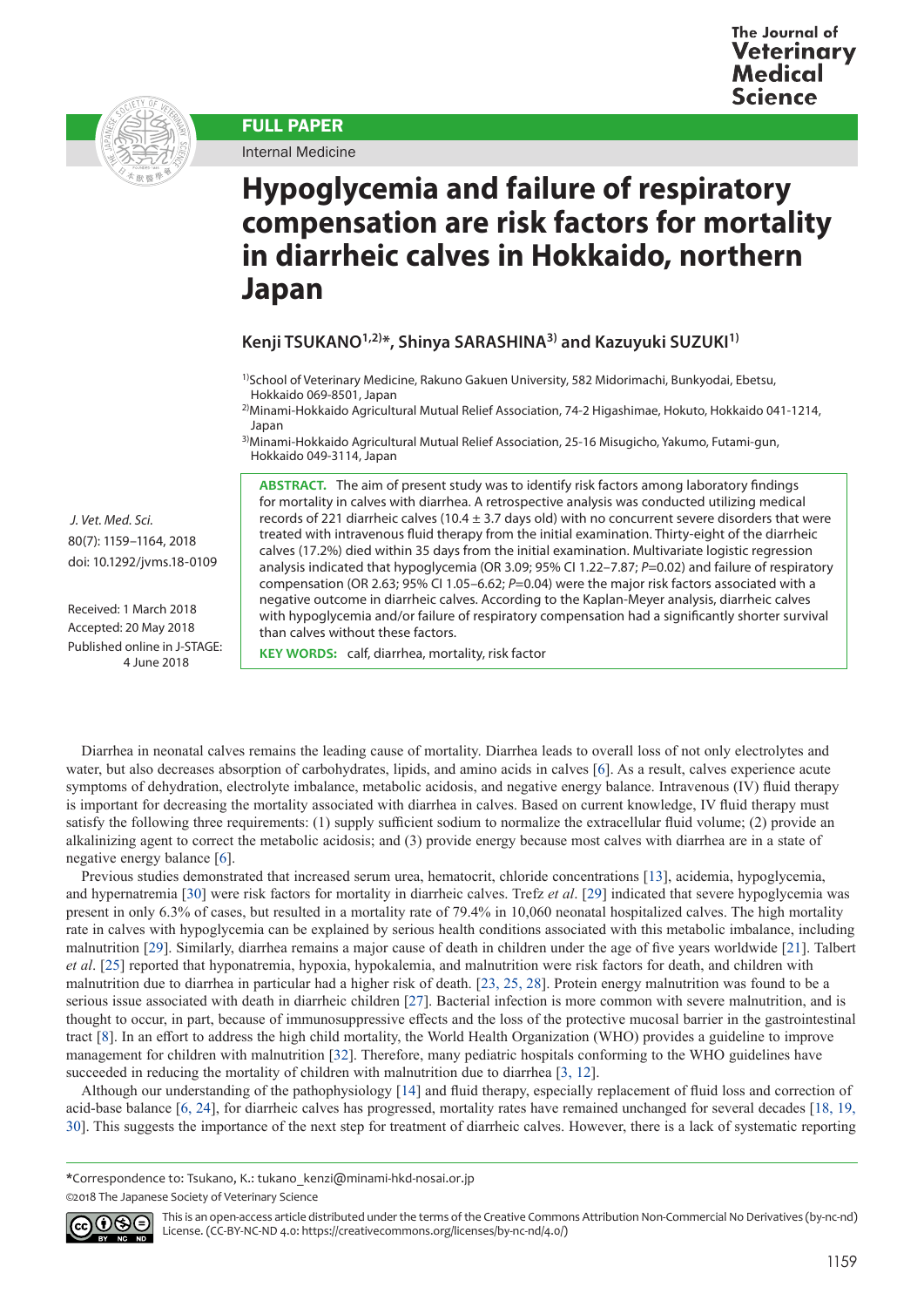of laboratory data to identify risk factors that allow for comparative studies of the burden, spectrum, and outcome of diarrheic calves. Identification of risk factors will help form prospective treatments or change management to improve outcome. Indeed, epidemiologic research may be useful to find new methods, but there is very little epidemiologic research to advance treatments for diarrheic calves. The aim of present study was to identify risk factors among laboratory findings in calves with diarrhea. These data may be useful information for treatment of calves with diarrhea.

## **MATERIALS AND METHODS**

All procedures were in accordance with the National Research Council Guidelines for the Care and Use of Laboratory Animals (National Academy Press, 1996). A retrospective analysis was conducted utilizing medical records of 221 diarrheic calves (10.4  $\pm$  3.7 days old) with no concurrent severe disorder that were treated with intravenous fluid therapy from the initial examination at the Minami Hokkaido Agricultural Mutual Relief Association, Hokkaido (140°E, 42°N) between January 2015 and September 2017. Of these calves, 96 (43.4%) were Holstein, 65 (29.4%) were the first filial generation of a Japanese Black, and 60 (27.1%) were Japanese Black. Most of these calves had been treated such as oral electrolyte solutions, antimicrobial and probiotics in farms before medical treatment by veterinarian. Clinical signs of eyeball recession into the orbit and impaired central nervous system function, including absent suckling reflex, ataxia, and coma, were the main observations for these calves. All calves received an intravenous (IV) fluid therapy consisting of saline, acetate Ringer's, 7.0% sodium bicarbonate, and glucose from the initial examination. The IV fluid therapy was continued until recovery from clinical signs of metabolic acidosis and dehydration. In addition, antimicrobial or anti-inflammatory therapy was carried out for 195 (88.2%) and 83 (37.6%) calves, respectively. The IV fluid therapy or supportive therapy was continued until calves were discharged in a healthy state.

Normally, all calves were offered two feedings of milk at the rate of 5% of body weight per feeding in the morning (a.m. 5:00−a.m. 8:00) and afternoon (p.m. 5:00−p.m. 8:00), but 205 of the diarrheic calves (92.8%) in this survey fall into anorexia. The amount of last milk which calves drunk is unknown, but blood collections was done at least two hours after the providing milk for calves. Venous blood samples were anaerobically collected in a heparinized 1 m*l* syringe from the left jugular vein, and the tips of the syringes capped after collection before the IV fluid therapy. All calves underwent a blood analysis including blood pH, carbon dioxide partial pressure (PCO<sub>2</sub>), bicarbonate (HCO<sub>3</sub><sup>-</sup>), base excess (BE), anion gap (AG), sodium (Na), potassium (K), chloride (Cl), urea (BUN), glucose (Glu), hematocrit (Ht), and hemoglobin (Hb) concentrations using an automatic gas analyzer (i-STAT 1, Abbott Lab, Princeton, IL, U.S.A.) and i-STAT cartridge (i-STAT EC8+ Cartridge, Abbott Lab) at the initial examination.

*Statistical analysis*: Statistical analysis was conducted using Excel Toukei 2010 (SSRI, Osaka, Japan). Normally distributed data are reported as the mean  $\pm$  standard deviation (SD), and non-normally distributed data (total treatment periods, plasma glucose concentration and blood pH) are expressed as the median and ranges. Calves were divided into two groups based on the survival period (until 60 days) from the initial examination (Survival group or Non-survival group). The student's *t*-test or Mann-Whitney *U*-test after the *F*-test was used for comparisons of blood data between groups. Multivariate association between categorized variables and outcome of therapy was evaluated by logistic regression analysis with calculation of odds ratios (OR) and associated 95% confidence intervals (95% CI). In addition, the overall survival time (OST) was calculated as the time between the initiation of treatment and death resulting from diarrhea. The OST curves were estimated by Kaplan-Meyer statistics for the different groups of diarrheic calves with or without risk factors for mortality. The OST among different groups of diarrheic calves was compared using the Bonferroni test after the log-rank test. ROC curves were also used to characterize the sensitivity and specificity of each parameter with respect to changes associated with a negative outcome. The optimal cut-off point for each test was calculated by the Youden index [[2\]](#page-4-4). The Youden index (J) is defined as the maximum vertical distance between the ROC curve and diagonal or chance line, and is calculated as J=maximum [sensitivity+specificity−1]. The cut-off point on the ROC curve corresponding to J was regarded as the optimal cut-off point [[2\]](#page-4-4). The significance level was set at *P*<0.05.

### **RESULTS**

Thirty-eight of the diarrheic calves (17.2%) died until 60 days from the initial examination. Therefore, 183 and 38 diarrheic calves were in the survival group and non-survival group, respectively. The survival rate of the 221 diarrheic calves in this survey was 82.8% (183/221). The total treatment periods were significantly longer in the non-survival group (7.0 days, min to max, 2–34 days) than those in the survival group (5.0 days, 1–22 days, P<0.05). During the IV fluid therapy for the diarrheic calves from the initial examination, the total fluid volume was significantly higher in the non-survival group than in the survival group (5,186.8)  $\pm$  1,581.9 vs 4,344.6  $\pm$  1,416.1 m*l*, *P*=0.006). However, there were no significant differences in the volume of 7.0% sodium bicarbonate solution (437.6  $\pm$  187.7 vs 400.9  $\pm$  197.0 ml, *P*>0.05), glucose (82.1  $\pm$  62.5 vs 81.8  $\pm$  61.8 g, *P*>0.05), and glucose per total fluid volume (1.6 ± 1.2 vs 2.0 ± 1.5%, *P*>0.05) between groups. Total IV fluid therapy periods were significantly longer (*P*<0.001) in the non-survival group (5.0  $\pm$  1.0 days) than in the survival group (2.4  $\pm$  2.0 days).

The results of the blood analysis are summarized in Table 1. The plasma Na (*P*=0.04) and Cl (*P*=0.04) concentrations, and PCO2 (*P*=0.001) were significantly higher in the non-survival group. On the other hand, blood pH (*P*=0.04) and plasma glucose concentrations (*P*=0.02) were significantly lower in the non-survival group. There were no other significant differences in the blood analysis data.

The following blood analysis parameters were categorized at the initial examination for multivariate logistic regression analysis based on the reference values (ref) in Table 2. Multivariate logistic regression analysis indicated that hypoglycemia (OR 3.09; 95%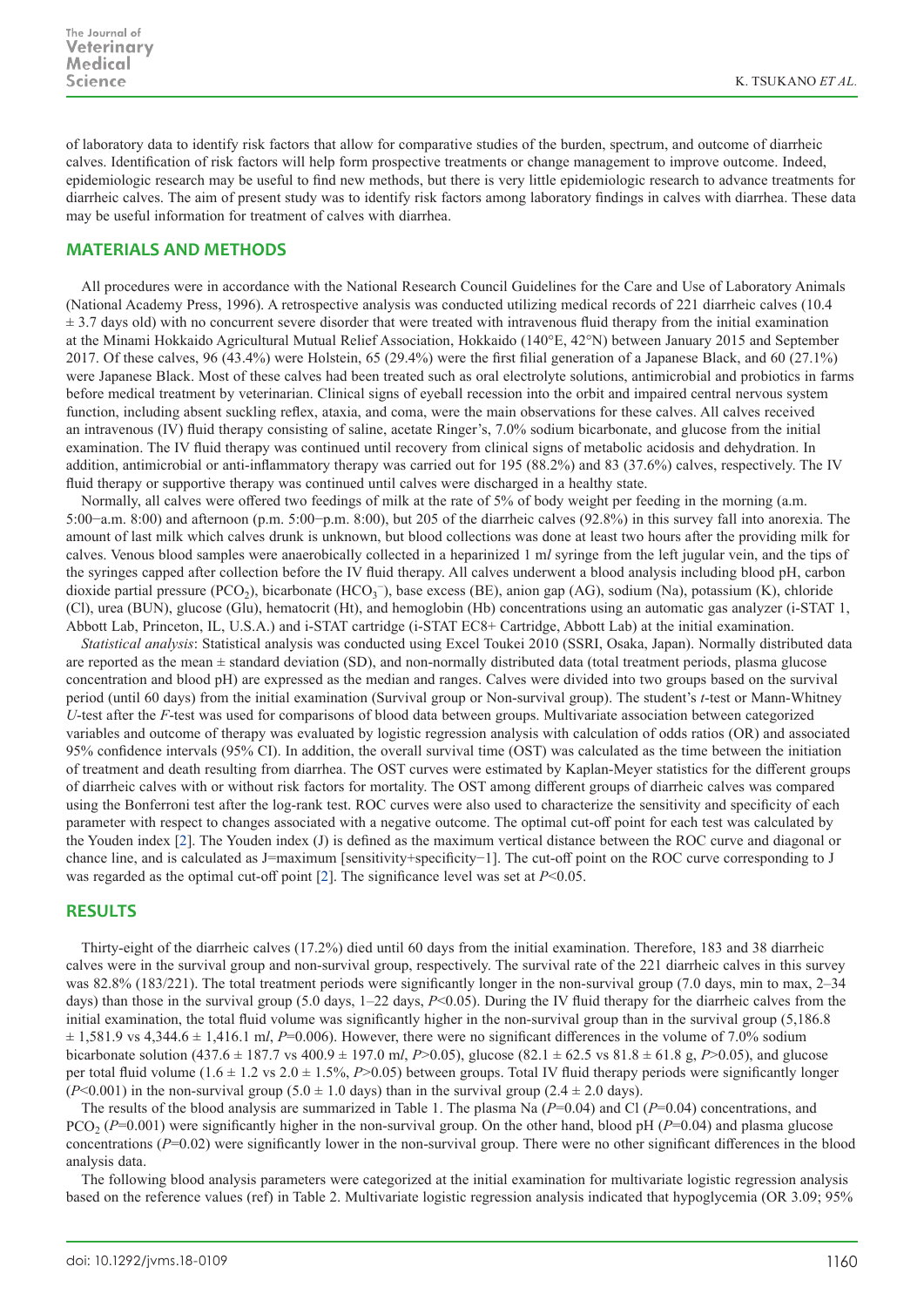|                  |                  | Survival<br>$(n=183)$ | Non-survival<br>$(n=38)$ | $P$ -value |
|------------------|------------------|-----------------------|--------------------------|------------|
| Na               | (mmol/l)         | $132.1 \pm 8.7$       | $135.5 \pm 10.4$         | 0.04       |
| K                | (mmol/l)         | $5.6 \pm 1.3$         | $6.1 \pm 1.6$            | <b>NS</b>  |
| Сl               | (mmol/l)         | $106.0 \pm 10.0$      | $109.8 \pm 11.8$         | 0.04       |
| <b>BUN</b>       | (mg/dl)          | $48.9 \pm 37.5$       | $60.4 \pm 38.4$          | <b>NS</b>  |
| Glu              | (mg/dl)          | $82.5(34-192)$        | $70.5(19-263)$           | 0.02       |
| Ht               | $(\%)$           | $34.2 \pm 8.7$        | $37.1 \pm 9.7$           | <b>NS</b>  |
| Hb               | (g/dl)           | $11.6 \pm 2.9$        | $12.6 \pm 3.3$           | <b>NS</b>  |
| pH               |                  | $7.11(6.69 - 7.43)$   | $7.05(6.66 - 7.45)$      | 0.04       |
| PCO <sub>2</sub> | (mmHg)           | $42.6 \pm 11.8$       | $50.0 \pm 12.6$          | 0.001      |
|                  | $HCO3-$ (mmol/l) | $14.6 \pm 7.0$        | $14.8 \pm 6.4$           | <b>NS</b>  |
| <b>BE</b>        | (mmol/l)         | $-14.9 \pm 8.8$       | $-15.7 \pm 8.9$          | <b>NS</b>  |
| AG               | (mmol/l)         | $17.3 \pm 4.5$        | $16.8 \pm 4.7$           | <b>NS</b>  |

**Table 1.** Laboratory findings for survival and non-survival groups

**Table 2.** Risk factors among laboratory findings for mortality in diarrheic calves

| Variable $(n=221)$                     | Variable category | Odds ratio | 95% confidence interval | $P$ -value | Reference         |
|----------------------------------------|-------------------|------------|-------------------------|------------|-------------------|
| Sodium concentration (mmol/l)          | $138.8 - 144.0$   | 1.00       |                         | ٠          | $[15]$            |
|                                        | < 138.8           | 0.44       | 0.16, 1.25              | <b>NS</b>  |                   |
|                                        | >144.0            | 0.43       | 0.09, 1.93              | <b>NS</b>  |                   |
| Chloride concentration ( $mmol/l$ )    | $100.3 - 107.0$   | 1.00       |                         |            | $[15]$            |
|                                        | < 100.3           | 0.47       | 0.14, 1.55              | <b>NS</b>  |                   |
|                                        | >107.0            | 0.95       | 0.34, 2.64              | <b>NS</b>  |                   |
| Glucose concentration $(mg/dl)$        | $68.0 - 90.0$     | 1.00       |                         |            | [22]              |
|                                        | <68.0             | 3.09       | 1.22, 7.87              | 0.02       |                   |
|                                        | >90.0             | 1.12       | 0.41, 3.07              | <b>NS</b>  |                   |
| Blood pH                               | >7.20             | 1.00       |                         |            | $[5]$             |
|                                        | < 7.20            | 1.64       | 0.58, 4.68              | <b>NS</b>  |                   |
| Carbon dioxide partial pressure (mmHg) | $39.8 - 50.3$     | 1.00       |                         |            | $\lceil 7 \rceil$ |
|                                        | $<$ 39.8          | 0.49       | 0.18, 1.32              | <b>NS</b>  |                   |
|                                        | >50.3             | 2.63       | 1.05, 6.62              | 0.04       |                   |

CI 1.22–7.87;  $P=0.02$ ) and failure of respiratory compensation (OR 2.63; 95% CI 1.05–6.62;  $P=0.04$ ) were the major risk factors associated with a negative outcome in diarrheic calves. However, no differences were found for blood pH or plasma Na and Cl concentrations.

Figure 1 shows the OST from the initiation of treatment for diarrheic calves with or without risk factors associated with a negative outcome. At the end point of the survey 60 days from the initial examination, 8 of 111 (7.2%) diarrheic calves without risk factors had died. On the other hand, 13 of 51 (25.5%) and 12 of 48 (25.0%) diarrheic calves with risk factors for hypoglycemia (<68.0 mg/d*l*, [[15\]](#page-5-9)) and failure of respiratory compensation (>50.3 mmHg, [[7](#page-4-5)]), respectively, had died. Similarly, at the end point of the survey, 5 of 11 (45.5%) diarrheic calves demonstrated that hypoglycemia and failure of respiratory compensation were the major risk factors for mortality. Therefore, based on the survival estimated by Kaplan-Meyer analysis, diarrheic calves with risk factors had a significantly shorter  $(P<0.05)$  survival than calves without.

The areas under the ROC curve for PCO<sub>2</sub> and plasma glucose concentration were 0.678 ( $P$ <0.01) and 0.384 ( $P$ <0.05), respectively. The proposed diagnostic cut-off point for PCO<sub>2</sub> and plasma glucose concentration for non-survival progression of diarrheic calves were set at >46.9 mmHg and <71.5 mg/d*l*, respectively (Fig. 2). The sensitivity and specificity of the proposed diagnostic cut-offs for PCO<sub>2</sub> were 68.4 and 68.9%, respectively. The sensitivity and specificity of the proposed diagnostic cut-offs for plasma glucose concentrations were 53.3 and 70.5%, respectively. As a result of the multivariate logistic regression analysis using the cut-off values for a negative outcome in diarrheic calves, hypoglycemia (OR 4.11; 95% CI 1.87–9.04; *P*<0.001) and failure of respiratory compensation (OR 6.07; 95% CI 2.71–13.6; *P*<0.001) were finally extracted.

### **DISCUSSION**

In this survey, we demonstrated that hypoglycemia and failure of respiratory compensation are the major risk factors associated with a negative outcome in diarrheic calves by multivariate logistic regression analysis. According to Kaplan-Meyer statistics, diarrheic calves with hypoglycemia and/or failure of respiratory compensation had a significantly shorter survival than calves without.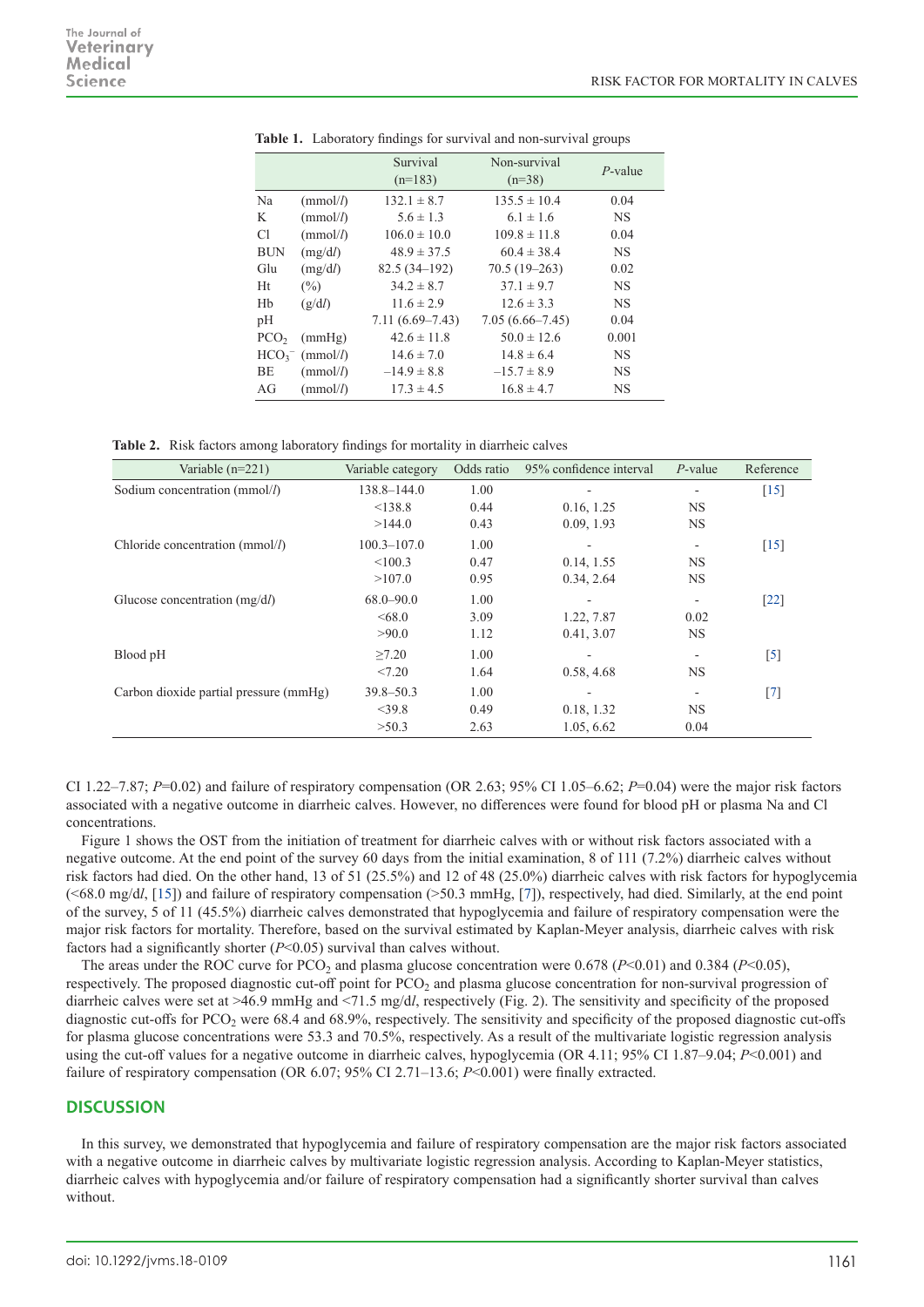

**Fig. 1.** Graphs depicting the overall survival time (OST) from the initiation of treatment in diarrheic calves with or without risk factors associated with a negative outcome by Kaplan-Meyer analysis. The OST among different groups was compared using the Bonferroni test after the log-rank test. *\**; *P*<0.05 vs no hypoglycemia and success of respiratory compensation.



**Fig. 2.** ROC curves for partial pressure of carbon dioxide and serum glucose concentration for non-survival progression of diarrheic calves. The optimal cut-off point for the test was calculated by the Youden index (J). Open Circle: Cut-off point.

The i-STAT Portable Clinical Analyzer, a point-of-care testing has been shown to be valuable in the early diagnosis and management in critically ill patients [\[1\]](#page-4-7). Previous studies demonstrated that agreement between i-STAT Portable Clinical Analyzer for point-of-care testing with standard laboratory testing in the analysis of electrolytes, glucose, blood pH and gases was goods [[1, 20](#page-4-7)]. In addition, i-STAT portable clinical analyzer performed similarly to the standard clinical laboratory systems for evaluation of glucose concentrations in horses [[11](#page-4-8)]. Therefore the laboratory findings in this survey were valid.

In this survey, we adopted cut-off value for hypoglycemia of diarrheic calves was set at <68.0 mg/d*l* [[15](#page-5-9)]. Large-scale epidemiology investigation demonstrated that plasma glucose concentration of non-survival diarrheic calves (median: 72.1 mg/d*l*) were significantly lower than those of survival diarrheic calves (median: 79.3 mg/d*l*) [[30](#page-5-0)]. In addition, our present survey proposed diagnostic cut-off point for plasma glucose concentration for non-survival progression of diarrheic calves was set at <71.5 mg/d*l*. Furthermore previous study adopted similar reference range (79.3–124.3mg/d*l*) for diarrheic calves with hypoglycemia [[29](#page-5-1)]. Therefore it seems that the cut-off value that we adopted is appropriate to diagnose hypoglycemia.

Trefz *et al*. [[29](#page-5-1)] previously reported that hypoglycemia was associated with a poor survival rate in calves. Furthermore, Tennant *et al*. [[26](#page-5-11)] found that diarrheic calves with severe

hypoglycemia (less than 40 mg/d*l*) were almost always extremely dehydrated. Based on hematocrit (*P*=0.08) and hemoglobin (*P*=0.08) concentrations, the non-survival group tended to become dehydrated more often than the survival group in this survey. Dehydration causes anaerobic metabolism, decreasing tissue oxygen levels and decreased glucose oxidation, resulting in anaerobic metabolism and inefficient utilization of glucose [[17](#page-5-12)]. Indeed, the addition of glucose to IV fluid solutions is widely used to provide energy [\[6](#page-4-0)], but it is important to improve the glucose efficiency to correct dehydration in diarrheic calves.

Hypoglycemia has been reported in diarrheic calves that were weak, lethargic, or comatose [[26](#page-5-11)] and usually occurs in the terminal stages of the disease [[16](#page-5-13)]. The mean fecal fat content was higher in calves with diarrhea than in healthy calves, and the mean caloric uptake from milk was decreased by 31% in diarrheic calves compared with healthy calves. Thus, the negative energy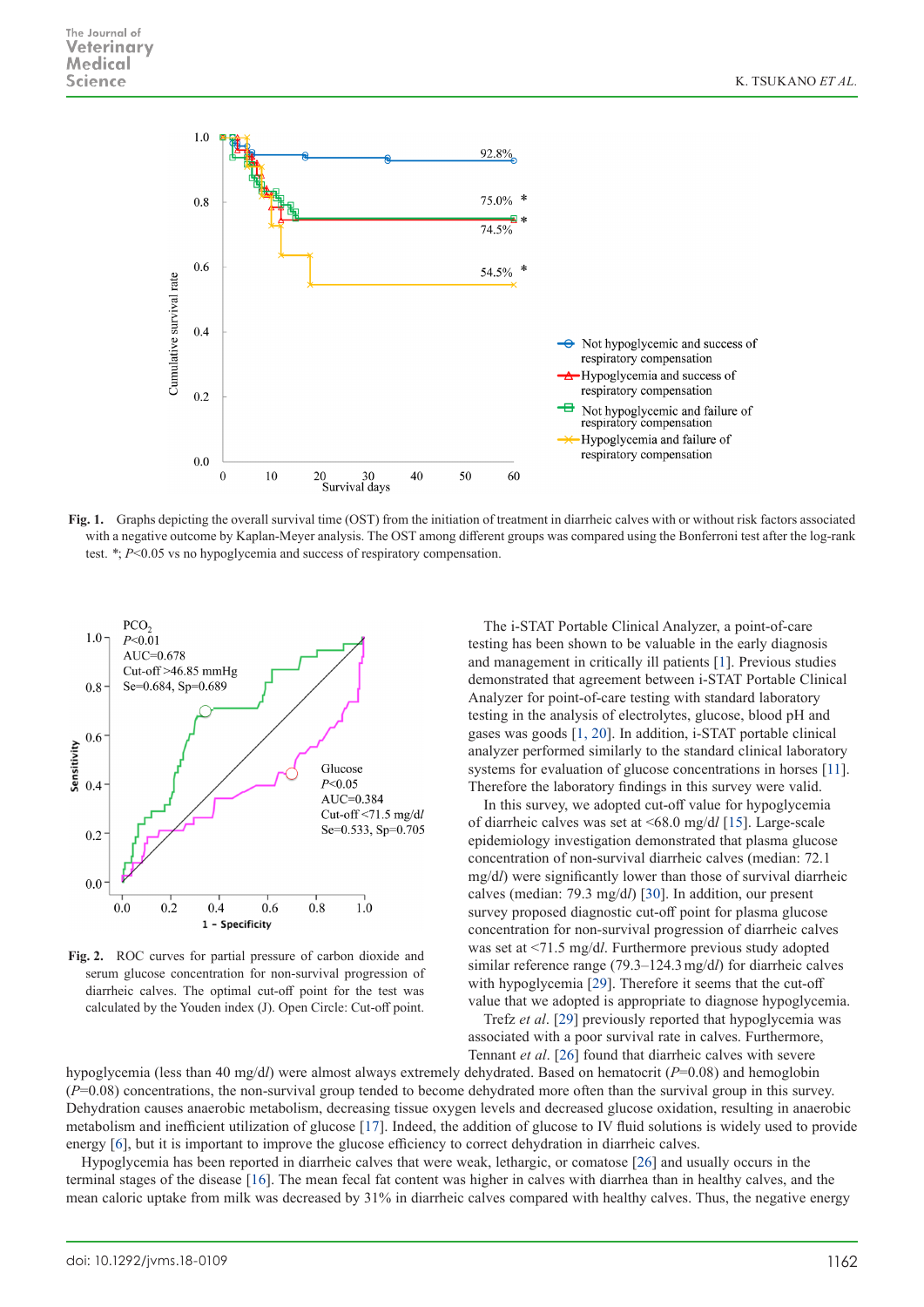balance continues [[33](#page-5-14)]. In addition, recent studies demonstrated that diarrheic calves developed severe proteolysis and lipolysis [[9, 31](#page-4-9)]. This suggests that diarrheic calves need to more energy for maintenance because malnutrition is serious in diarrheic calves with hypoglycemia [[29](#page-5-1)]. As malnutrition causes marked physiological and metabolic changes, malnourished animals respond poorly to treatment. Treatment or prevention of hypoglycemia and hypothermia, and correction of micronutrient deficiencies are the main topics in the WHO guidelines for the management of severe malnutrition [\[32](#page-5-6)]. Similarly, IV infusion in diarrheic calves should contain glucose in addition to amino acids and lipids, but there is very little research on providing nutritional support to diarrheic calves. Parenteral nutrition (PN) has been widely adopted in human care since the late 1960's [[10](#page-4-10)]. PN has been used for patients with inappropriate oral feeding or any medical condition that leads to gastrointestinal failure. PN is usually composed of a dilute solution of amino acids, glucose, and micronutrients. Therefore, greater concentrations of nutrients can be provided. Moreover, PN infusion therapy may be useful for treatment of diarrheic calves exhibiting negative energy balance compared with classical glucose solution therapy.

In general, respiratory compensation of metabolic disorders occurs rapidly. Patients with metabolic acidosis have a base excess value of zero, usually due to compensatory respiratory alkalosis [\[4](#page-4-11)]. The functional capacity of respiratory compensation of acidotic disorders in calves was reported around the same time as for humans [[7](#page-4-5)]. In this survey, multivariate logistic regression analysis demonstrated that diarrheic calves with failure of respiratory compensation have a poor prognosis. However, we only selected diarrheic calves with no concurrent severe disorders such as pneumonia or bronchitis. One reason for the failure of respiratory compensation in calves may be severe dehydration  $[7]$  $[7]$ . We proposed a diagnostic cut-off point for PCO<sub>2</sub> for nonsurvival progression of diarrheic calves, and multivariate logistic regression analysis using the cut-off values for  $PCO<sub>2</sub>$  resulted in a higher OR than when using the previous value. Respiratory compensation likely causes respiratory alkalosis in calves with metabolic acidosis, thus it may be necessary to set a lower value for  $PCO<sub>2</sub>$ . However, there are few studies on respiratory compensation in calves with metabolic acidosis [[7\]](#page-4-5). Our data may be useful for respiratory compensation in calves with metabolic acidosis.

We found that hypoglycemia and failure of respiratory compensation were the major risk factors associated with a negative outcome in diarrheic calves. In diarrheic calves, treatment seems to be unsuccessful when ventilatory deficiency occurs. The IV fluid therapy for the diarrheic calves with or without hypoglycemia in the initial examination, there were no significant differences in the volume of the total fluid (4,513.7 ± 1,530.8 vs 4,479.8 ± 1,464.8 m*l*, *P*>0.05), 7.0% sodium bicarbonate solution (440.8  $\pm$  184.0 vs 396.6  $\pm$  197.0 m*l*, *P*>0.05), glucose (91.9  $\pm$  66.3 vs 77.6  $\pm$  59.8 g, *P*>0.05), and glucose per total fluid volume (2.0  $\pm$ 1.3 vs 1.8 ± 1.5%, *P*>0.05) between groups, respectively. As we have demonstrated, it seems that veterinarians paid no attention to hypoglycemia. However, as hypoglycemia has a higher risk of death, diarrheic calves with hypoglycemia require more careful medical attention during their recovery from diarrhea and need nutritional management for treatment to progress appropriately.

ACKNOWLEDGMENTS. This study was supported by a Grant-in-Aid for Science Research from the Ministry of Education, Culture, Sports, Science and Technology of Japan (no. 26450431) and a Grant-in-aid from the Ito Foundation.

#### REFERENCES

- <span id="page-4-7"></span>1. Adekola, O. O., Irurhe, N. K., Meka, I. A., Akanmu, N. O., Menkiti, I. D., Udenze, I. C. and Awolola, N. A. 2013. The agreement of point-of-care and standard laboratory electrolyte and glucose analysis in critically ill patients in a sub-Saharan tertiary teaching hospital. *Nig. Q. J. Hosp. Med.* **23**: 58–64. [\[Medline\]](http://www.ncbi.nlm.nih.gov/pubmed/24579497?dopt=Abstract)
- <span id="page-4-4"></span>2. Akobeng, A. K. 2007. Understanding diagnostic tests 3: Receiver operating characteristic curves. *Acta Paediatr.* **96**: 644–647. [\[Medline\]](http://www.ncbi.nlm.nih.gov/pubmed/17376185?dopt=Abstract)  [\[CrossRef\]](http://dx.doi.org/10.1111/j.1651-2227.2006.00178.x)
- <span id="page-4-3"></span>3. Ashworth, A., Chopra, M., McCoy, D., Sanders, D., Jackson, D., Karaolis, N., Sogaula, N. and Schofield, C. 2004. WHO guidelines for management of severe malnutrition in rural South African hospitals: effect on case fatality and the influence of operational factors. *Lancet* **363**: 1110–1115. [\[Medline\]](http://www.ncbi.nlm.nih.gov/pubmed/15064029?dopt=Abstract) [\[CrossRef\]](http://dx.doi.org/10.1016/S0140-6736(04)15894-7)
- <span id="page-4-11"></span>4. Baer, D. M. 1964. Acid base disorders. The clinical use of the Astrup Method of determining pH, PCO<sub>2</sub> and base excess. *Calif. Med.* 101: 439-444. [\[Medline\]](http://www.ncbi.nlm.nih.gov/pubmed/14232162?dopt=Abstract)
- <span id="page-4-6"></span>5. Berchtold, J. 1999. Intravenous fluid therapy of calves. *Vet. Clin. North Am. Food Anim. Pract.* **15**: 505–531, vi. [\[Medline\]](http://www.ncbi.nlm.nih.gov/pubmed/10573809?dopt=Abstract) [\[CrossRef\]](http://dx.doi.org/10.1016/S0749-0720(15)30161-4)
- <span id="page-4-0"></span>6. Berchtold, J. 2009. Treatment of calf diarrhea: intravenous fluid therapy. *Vet. Clin. North Am. Food Anim. Pract.* **25**: 73–99, vi. [\[Medline\]](http://www.ncbi.nlm.nih.gov/pubmed/19174284?dopt=Abstract) [\[CrossRef\]](http://dx.doi.org/10.1016/j.cvfa.2008.10.001)
- <span id="page-4-5"></span>7. Berchtold, J., Hartmann, H. and Hofmann, W. 2000. [Significance of respiratory compensation in acidosis in calves]. *Dtsch. Tierarztl. Wochenschr.* **107**: 10–16 (in German). [\[Medline\]](http://www.ncbi.nlm.nih.gov/pubmed/10689793?dopt=Abstract)
- <span id="page-4-2"></span>8. Brewster, D. R., Manary, M. J., Menzies, I. S., O'Loughlin, E. V. and Henry, R. L. 1997. Intestinal permeability in kwashiorkor. *Arch. Dis. Child.* **76**: 236–241. [\[Medline\]](http://www.ncbi.nlm.nih.gov/pubmed/9135265?dopt=Abstract) [\[CrossRef\]](http://dx.doi.org/10.1136/adc.76.3.236)
- <span id="page-4-9"></span>9. Bozukluhan, K., Merhan, O., Gokce, H. I., Deveci, H. A., Gokce, G., Ogun, M. and Marasli, S. 2017. Alterations in lipid profile in neonatal calves affected by diarrhea. *Vet. World* **10**: 786–789. [\[Medline\]](http://www.ncbi.nlm.nih.gov/pubmed/28831223?dopt=Abstract) [\[CrossRef\]](http://dx.doi.org/10.14202/vetworld.2017.786-789)
- <span id="page-4-10"></span>10. Chang, I. F., Sorof, T. A. and Nguyen, N. Y. T. 2006. Chapter 27 Pharmacy considerations in pediatric parenteral nutrition. pp. 347−358. *In*: Pediatric Nutrition Support (Baker, S. S., Baker, R. D. and Davis, A. M. eds.), Jones & Bartlett Pub, Sudbury.
- <span id="page-4-8"></span>11. Dechant, J. E., Symm, W. A. and Nieto, J. E. 2011. Comparison of pH, lactate, and glucose analysis of equine synovial fluid using a portable clinical analyzer with a bench-top blood gas analyzer. *Vet. Surg.* **40**: 811–816. [\[Medline\]](http://www.ncbi.nlm.nih.gov/pubmed/21770979?dopt=Abstract)
- 12. Duke, T., Kelly, J., Weber, M., English, M. and Campbell, H. 2006. Hospital care for children in developing countries: clinical guidelines and the need for evidence. *J. Trop. Pediatr.* **52**: 1–2. [\[Medline\]](http://www.ncbi.nlm.nih.gov/pubmed/16415297?dopt=Abstract) [\[CrossRef\]](http://dx.doi.org/10.1093/tropej/fmk006)
- <span id="page-4-1"></span>13. Fayet, J. C. and Overwater, J. 1978. Prognosis of diarrhoea in the newborn calf: statistical analysis of blood biochemical data. *Ann. Rech. Vet.* **9**: 55–61. [\[Medline\]](http://www.ncbi.nlm.nih.gov/pubmed/707965?dopt=Abstract)